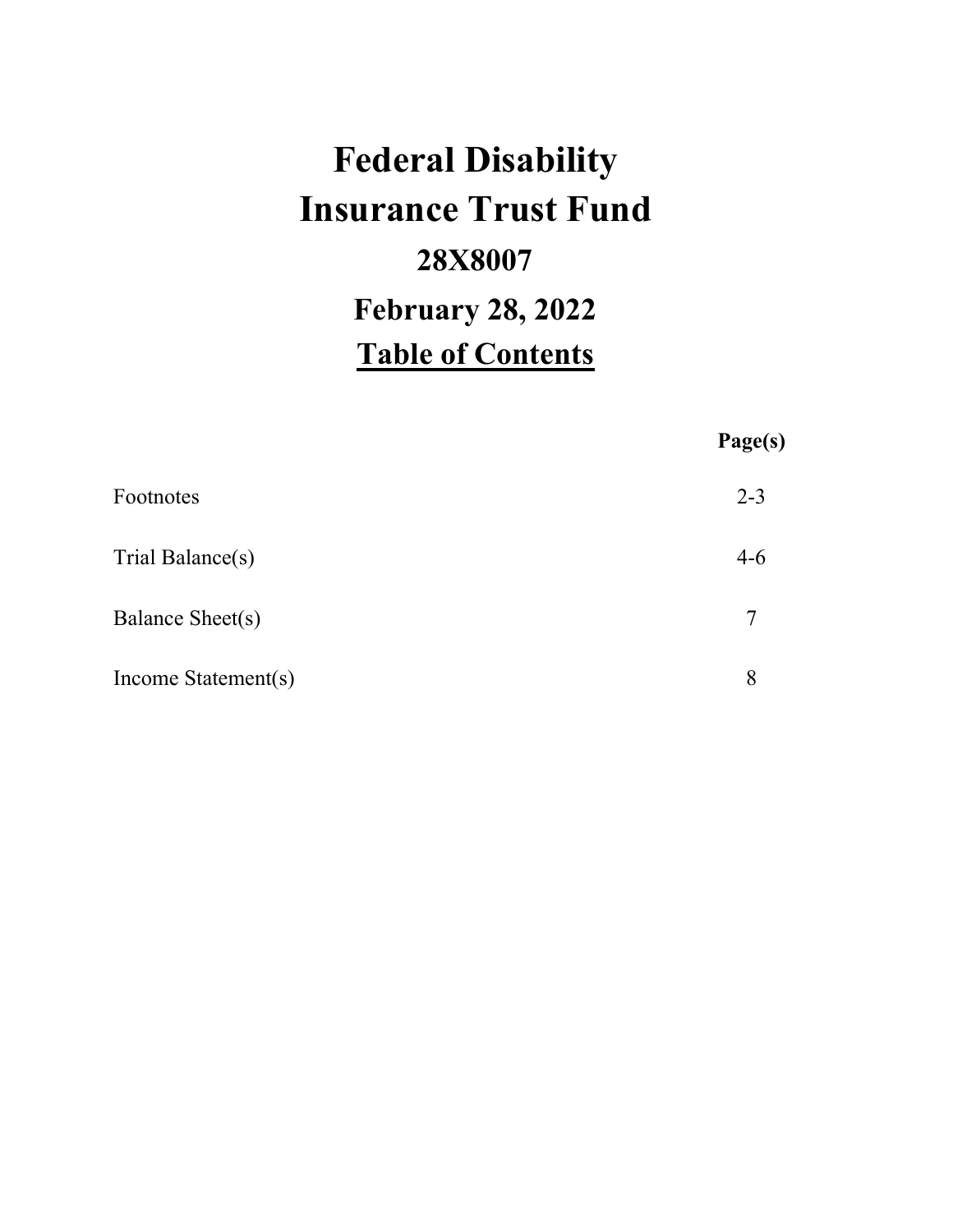## **Federal Disbility Insurance Trust Fund Footnotes**

#### **(1) Summary of Significant Accounting Policies**

#### *(a) Reporting Entity*

The accompanying Balance Sheet of the Federal Disability Insurance Trust Fund (FDI Trust Fund) and related Income Statement pertain to the aspects of the FDI Trust Fund that is serviced by the Funds Management Branch (FMB) of the Bureau of the Fiscal Service (Fiscal Service) of the U.S. Department of the Treasury (Treasury). The FDI Trust Fund was created by legislation enacted by the U.S. Congress.

FMB acts as a service organization which processes receipts, disbursements, and transfers related to the FDI Trust Fund based upon information received and recorded by FMB from Treasury's Office of Tax Analysis (OTA) and the Internal Revenue Service (IRS), and the program agency responsible for the trust fund activity, Treasury's Bureau of the Fiscal Service (Fiscal Service), and other Treasury bureaus. As part of its functions, Fiscal Service also manages the investments, maintains related accounting records and supporting documentation, and reports financial activity. The financial activity reported in the accompanying Balance Sheet and Income Statement is limited to the activities performed by FMB.

The program agency is responsible for administering, regulating, and monitoring the program activities funded by the trust fund. The program agency makes all decisions regarding dispositions from the trust funds. As such, the Balance Sheet and Income Statement do not include information regarding the ultimate disposition of amounts transferred from the trust fund to the program agency.

The program agency is responsible for reporting on the financial position of the trust fund. As such, the financial position of the trust fund in the program agency's records may differ from what has been illustrated in the accompanying Balance Sheet and Income Statement.

#### *(b) Basis of Presentation*

The Balance Sheet and Income Statement have been prepared to report the assets and liabilities of the trust funds under the function performed by FMB, and the related activity, in accordance with the measurement and criteria discussed below.

The Investments on the Balance Sheet, and Interest Revenue on Investments reported on the Income Statement, are reported using the accrual basis of accounting. All other accounts and activity reported on the Balance Sheet, and Income Statement, are reported on the cash basis.

#### *(d) Fund Balance with Treasury*

The Trust Fund does not maintain cash in commercial bank accounts. Treasury processes cash receipts and disbursements. Fund Balance with Treasury represents net revenue, disposition of revenue, and investment activity. Fund balance with Treasury is reported based on the balance reported by the Fiscal Service's Government-wide Accounting and Reporting Modernization Project (GWA) Account Statement and reconciling transactions identified and recorded by FMB.

#### *(e) Interest Receivables*

Interest receivables are calculated and reported by FMB based on the investment terms received and recorded by FMB from Fiscal Service's Federal Investments & Borrowings Branch (FIBB) in the investment confirmations and monthly statements of account.

#### *(f) Investments*

Pursuant to authorizing legislation, the Secretary of the Treasury shall invest, at the direction of the program agencies, such portion of the trust fund balances as is not, in the judgment of the program agencies, necessary to meet current withdrawals. Such investments shall be in nonmarketable par value or non-marketable market-based securities as authorized by legislation. Par value securities are special issue bonds or certificates of indebtedness that bear interest determined by legislation or the Treasury. Market-based securities are Treasury securities that are not traded on any securities exchange, but mirror the prices of marketable securities with similar terms. Both par value and market-based securities are issued and redeemed by FIBB.

FMB follows Treasury fiscal investment policy guidelines. FMB determines the term of the securities purchased based on direction provided by the program agency. The securities are acquired and held in the name of the Secretary of the Treasury for the trust fund. The interest on and proceeds from the sale or redemption of any security held for the trust fund is credited to the trust fund. Investments are selected for liquidation based on the following order: earliest maturity date, lowest prevailing interest rate, and first security in first security out.

Link to Fiscal Service's Federal Investments & Borrowings Branch Investment Statement of Account:

#### **https://www.treasurydirect.gov/govt/reports/fip/acctstmt/acctstmt.htm**

Investments are calculated and reported at net cost based on the cost and premium/discount amounts reported to FMB in the investment confirmations and monthly statements of account received from FIBB.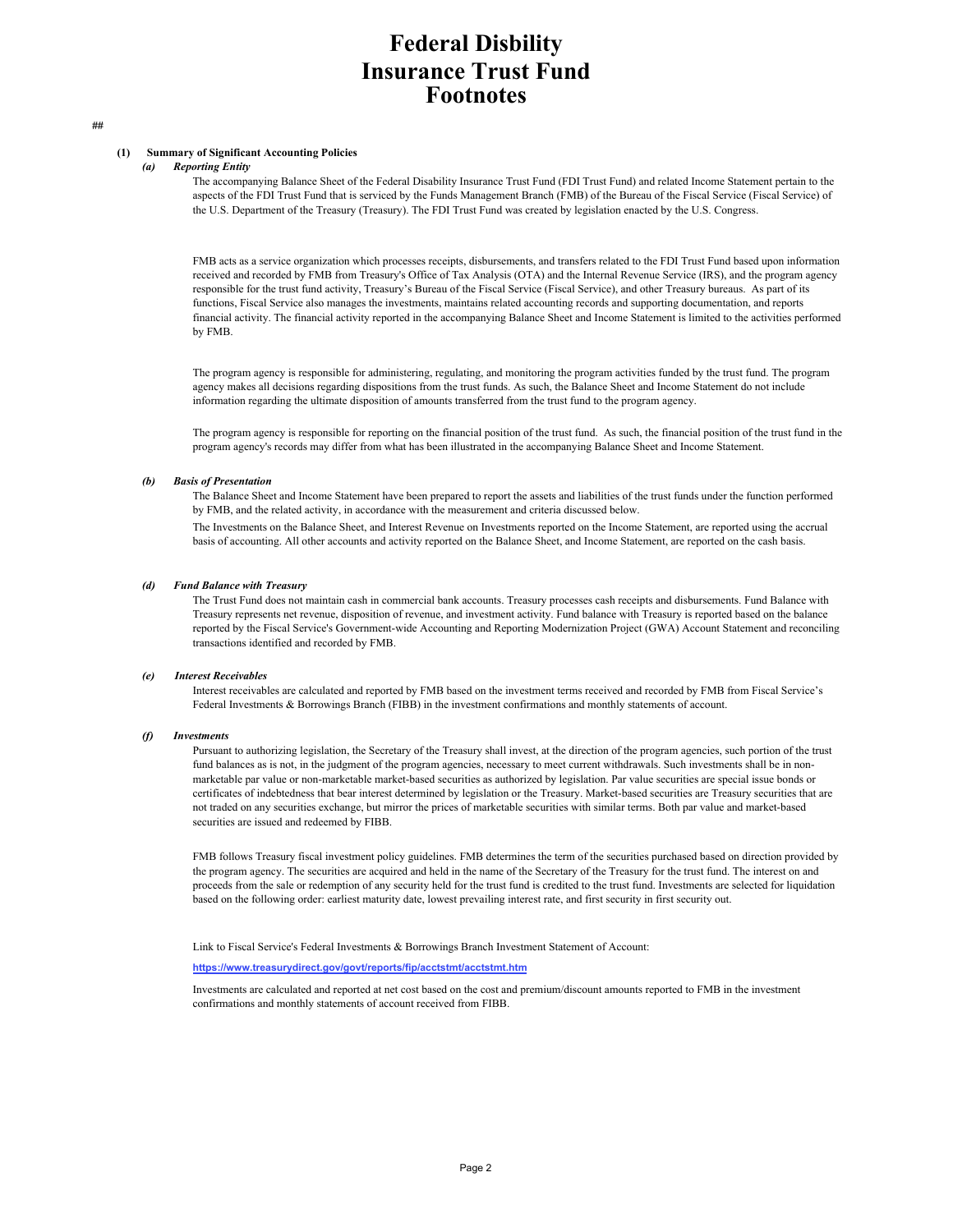#### *(g) Equity*

Equity is calculated and reported by FMB based on the assets of the trust fund. Equity is calculated as the difference between Total Assets and Total Liabilities.

#### *(h) Interest Revenue*

Interest revenue is reported based on the amounts received and recorded by FMB from FIBB in the monthly statements of account and accrued interest and amortization calculated by FMB. Amortization of any premiums and discounts on investments is calculated and reported by FMB based on the investment terms reported to FMB by FIBB using the straight-line method for investments with a term equal to or less than one year and using the level yield method which approximates the interest method for investments with a term of greater than one year.

As stated above in (c) Basis of Accounting, the Investments on the Balance Sheet and Interest Revenue on Investments reported on the Income Statement are reported using the accrual basis of accounting. The following amounts represent cash basis interest earnings for the current month and the current fiscal year to date.



#### *(i) Revenues*

Pursuant to authorizing legislation, revenue activity recorded in the trust funds consists primarily of interest, penalties, fines, administrative fees, transfers in from program agencies, tax revenues, tax adjustments, tax refunds, premiums, cost recoveries, and other income, which are transferred from the General Fund of the Treasury or from program agencies to the Trust Funds.

Penalties, fines, administrative fees, transfers in from program agencies, premiums, cost recoveries, and other income are reported based on the amounts received and recorded by FMB from Fiscal Service and the program agencies responsible for the respective trust fund activity.

#### *(j) Transfers to Program Agencies*

Dispositions from the Trust Fund are made in accordance with the authorizing legislation to the program agency, which is responsible for the ultimate disposition of such funds, to cover program administration and related costs as defined by law. Transfers to program agencies are calculated and reported based on the disbursement request amounts received and recorded by FMB from the program agency responsible for the respective trust fund activity and the disbursement amounts returned and recorded by FMB from the program agencies responsible for the respective trust fund activity.

#### *(k) Reimbursements to Treasury Bureaus and the General Fund (Operating Expenses/Program Costs)*

In the case of the FDI trust fund, Fiscal Service is authorized by law to receive direct reimbursement from the trust funds for certain administrative expenses (operating expenses/program costs). Also, the Secretary of the Treasury is directed by law to charge trust funds to reimburse the General Fund for administrative expenses incurred by other Treasury bureaus in performing activities related to administering the trust funds. These reimbursement amounts are determined by Treasury based on its assessment of the estimated cost of the services provided. Reimbursements to Treasury bureaus and the General Fund are reported based on the disbursement request amounts received and recorded by FMB from various Treasury bureaus, including the Fiscal Service.

#### **(2) Related Parties**

FMB, on behalf of the Secretary of the Treasury, compiles amounts deposited into the trust fund, invests receipts in Treasury securities, redeems securities and transfers funds to the program agency, maintains accounting records for receipts and disbursements of the trust fund, and reports trust fund financial activity to the program agencies and other interested parties. The program agency, OTA, IRS, and/or Fiscal Service determine the amounts to be deposited in the trust fund. The program agency determines the disposition of the trust fund balances.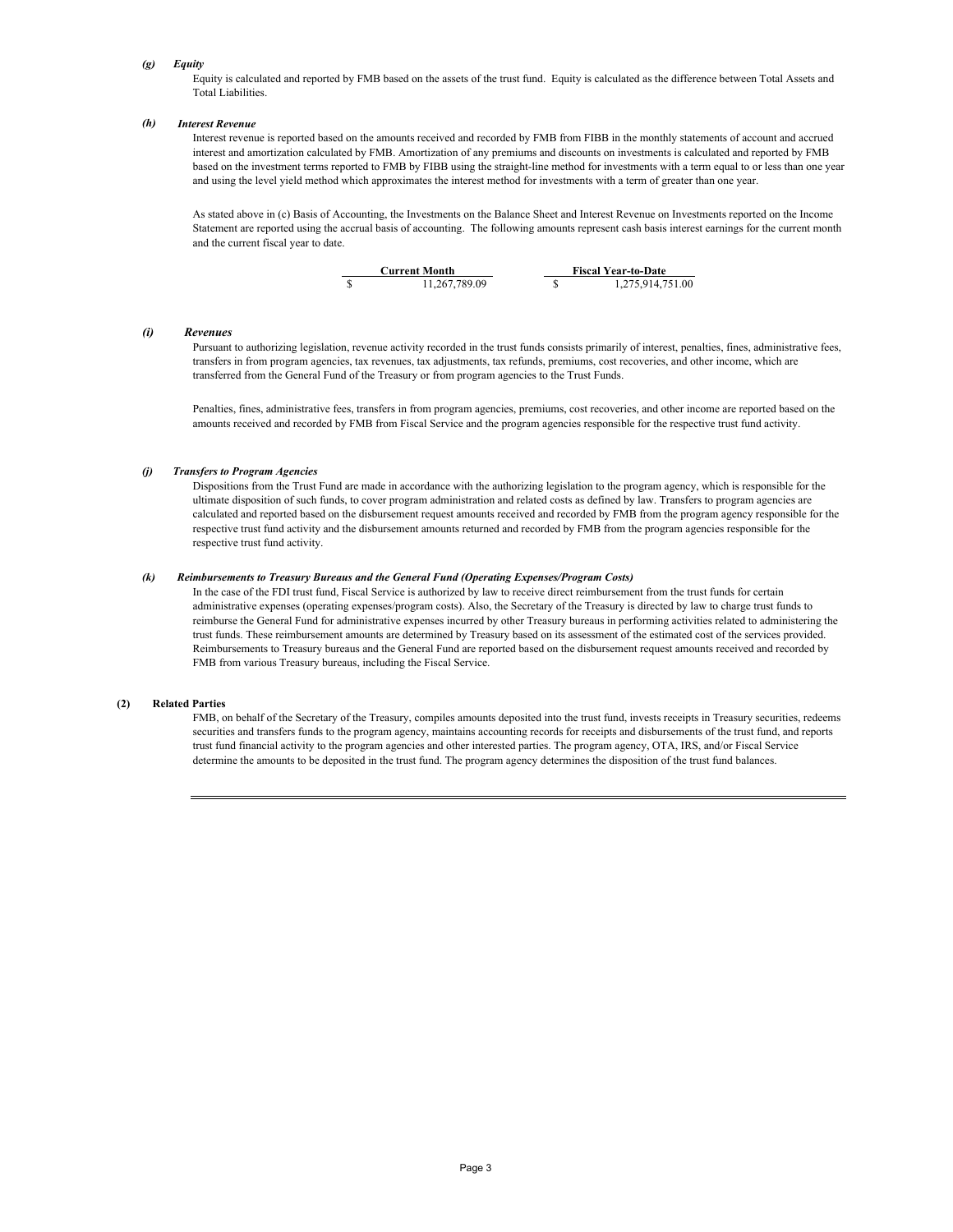#### **Federal Disability Insurance Trust Fund 28X8007 Trial Balance (Unaudited) February 1, 2022 Through February 28, 2022**

| <b>USSGL</b>         | <b>BEA CATEGORY YEAR OF BA</b> |                          | <b>COST CENTER</b>       | <b>USSGL/COST CENTER DESCRIPTION</b>                                                                 | <b>BEGINNING BALANCE</b> | PERIOD NET DR      | PERIOD NET CR      | <b>ENDING BALANCE</b> |
|----------------------|--------------------------------|--------------------------|--------------------------|------------------------------------------------------------------------------------------------------|--------------------------|--------------------|--------------------|-----------------------|
| 101000               | $\sim$                         | $\overline{\phantom{a}}$ | $\sim$                   | FUND BALANCE WITH TREASURY                                                                           | 1,532,105.11             | 13,906,660,695.85  | 13,906,440,412.31  | 1,752,388.65          |
| 133500               |                                | $\sim$                   |                          | <b>EXPENDITURE TRANSFERS RECEIVABLE</b>                                                              | 0.00                     | 0.00               | 0.00               | 0.00                  |
| 134200               | $\sim$                         | $\sim$                   | $\sim$                   | <b>INTEREST RECEIVABLE - INVESTMENTS</b>                                                             | 216, 365, 103.85         | 201,991,864.84     | 11,267,789.09      | 407,089,179.60        |
| 161000               |                                | $\sim$                   |                          | INVESTMENTS IN U.S TREASURY SECURITIES ISSUED BY THE BURE<br>102,210,713,000.00<br>12,016,975,000.00 |                          | 12,126,541,000.00  | 102,101,147,000.00 |                       |
| 331000               | $\overline{\phantom{a}}$       | $\sim$                   | $\sim$                   | <b>CUMULATIVE RESULTS OF OPERATIONS</b>                                                              | -98,661,359,986.19       | 0.00               | 0.00               | -98,661,359,986.19    |
| SUM BEA / YEAR OF BA |                                |                          |                          |                                                                                                      | 3,767,250,222.77         | 26,125,627,560.69  | 26,044,249,201.40  | 3,848,628,582.06      |
| SUM BEA / YEAR OF BA |                                |                          |                          |                                                                                                      | 3,767,250,222.77         | 26,125,627,560.69  | 26,044,249,201.40  | 3,848,628,582.06      |
| 411400               | M                              | N                        | TFMA53110010             | <b>INTEREST ON INVESTMENTS</b>                                                                       | 1,264,646,961.91         | 11,267,789.09      | 0.00               | 1,275,914,751.00      |
|                      |                                | N                        | TFMA53250100             | ATTORNEY FEES (.031)                                                                                 | 6,090,807.16             | 1,751,029.14       | 0.00               | 7,841,836.30          |
|                      |                                | N                        | TFMA57501000             | GF TRANSFER, UNION ACTIVITY (.006)*                                                                  | 625,568.40               | 0.00               | 0.00               | 625,568.40            |
|                      |                                | N                        | TFMA57502500             | INCOME TAX ON BENEFITS - SSA (.006)*                                                                 | 792,175,789.30           | 300,299.60         | 0.00               | 792,476,088.90        |
|                      |                                | N                        | TFMA57502600             | GF TRANSFER, INCOME TAX CREDIT REIMB. SECA (.006)* - SSA                                             | 69.71                    | 0.00               | 0.00               | 69.71                 |
|                      |                                | N                        | TFMA57503400             | GF TRANSFER, UNNEGOTIATED CHECK REIMBURSEMENT (.006)*                                                | 113,612.12               | 140,444.73         | 0.00               | 254,056.85            |
|                      |                                | N                        | TFMA57505700             | GF TRANSFERS FOR PAYROLL TAX HOLIDAY - FICA                                                          | 57,542.02                | 0.00               | 0.00               | 57,542.02             |
|                      |                                | N                        | TFMA57505800             | GF TRANSFERS FOR PAYROLL TAX HOLIDAY - SECA                                                          | $-92,688.47$             | 0.00               | 0.00               | $-92,688.47$          |
|                      |                                | N                        | TFMA58010400             | TRANSFERS FROM GF FOR AMOUNTS EQUAL TO FICA TAXES                                                    | 47,864,309,810.19        | 12,217,812,000.00  | 280,812,000.00     | 59,801,309,810.19     |
| 416700               | м                              | N                        | TFMA57654000             | TRANSFERS OUT - BENEFIT PAYMENTS, SSA                                                                | -46,460,018,943.02       | 1,583,289,127.21   | 13,519,484,724.49  | -58,396,214,540.30    |
| SUM BEA / YEAR OF BA |                                |                          |                          |                                                                                                      | -46,460,018,943.02       | 1,583,289,127.21   | 13,519,484,724.49  | -58,396,214,540.30    |
| SUM BEA / YEAR OF BA |                                |                          |                          |                                                                                                      | -46,460,018,943.02       | 1,583,289,127.21   | 13,519,484,724.49  | -58,396,214,540.30    |
| 420100               |                                | $\overline{\phantom{a}}$ | $\overline{\phantom{a}}$ | PRIOR YEAR DELIVERED ORDERS - OBLIGATIONS-PAID                                                       | -45,464,134,005.83       | 0.00               | 0.00               | -45,464,134,005.83    |
|                      |                                | $\overline{\phantom{a}}$ | $\sim$                   | TOTAL ACTUAL RESOURCES - COLLECTED                                                                   | 143,498,028,716.62       | 0.00               | 0.00               | 143,498,028,716.62    |
|                      | SUM BEA / YEAR OF BA           |                          | 98,033,894,710.79        | 0.00                                                                                                 | 0.00                     | 98,033,894,710.79  |                    |                       |
| SUM BEA / YEAR OF BA | 98,033,894,710.79<br>0.00      |                          | 0.00                     | 98,033,894,710.79                                                                                    |                          |                    |                    |                       |
| 439700               | M                              | N                        | $\sim$                   | APPROPRIATIONS (SPECIAL OR TRUST), BORROWING AUTHORITY                                               | -71,811,230,912.64       | 0.00               | 0.00               | -71,811,230,912.64    |
|                      |                                | X                        | $\sim$                   | APPROPRIATIONS (SPECIAL OR TRUST), BORROWING AUTHORITY                                               | $-26,222,663,798.15$     | 0.00               | 0.00               | $-26,222,663,798.15$  |
| SUM BEA / YEAR OF BA |                                |                          | -98,033,894,710.79       | 0.00                                                                                                 | 0.00                     | -98,033,894,710.79 |                    |                       |
| SUM BEA / YEAR OF BA |                                |                          |                          |                                                                                                      | -98,033,894,710.79       | 0.00               | 0.00               | -98,033,894,710.79    |
| 462000               |                                | B                        | TFMA57600100             | TRANSFERS OUT - SSA LAE ANNUAL (33)*                                                                 | 184,053,479.00           | 17,469,281.00      | 0.00               | 201,522,760.00        |
|                      |                                | B                        | TFMA57600900             | TRANSFERS OUT - SSA OIG LAE (16)*                                                                    | 1,578,292.00             | 0.00               | 0.00               | 1,578,292.00          |
|                      |                                | B                        | TFMA61000400             | TREASURY OFFSET PROGRAM FEE (16)*                                                                    | $-17.08$                 | 0.00               | 17.08              | $-34.16$              |
|                      |                                | B                        | TFMA61000500             | <b>FISCAL SERVICE - DIRECT BILLING - 0520</b>                                                        | 36,311.51                | 0.00               | 0.00               | 36,311.51             |
|                      |                                | B                        | XXXXXXXXXXX DEFAULT CAM1 |                                                                                                      | 933,780,855.92           | 0.00               | 0.00               | 933,780,855.92        |
|                      |                                | N                        | TFMA53110010             | <b>INTEREST ON INVESTMENTS</b>                                                                       | $-1,264,646,961.91$      | 0.00               | 11,267,789.09      | $-1,275,914,751.00$   |
|                      |                                | N                        | TFMA53250100             | ATTORNEY FEES (.031)                                                                                 | $-6,090,807.16$          | 0.00               | 1,751,029.14       | $-7,841,836.30$       |
|                      |                                | N                        | TFMA57501000             | GF TRANSFER, UNION ACTIVITY (.006)*                                                                  | $-625,568.40$            | 0.00               | 0.00               | $-625,568.40$         |
|                      |                                | N                        | TFMA57502500             | INCOME TAX ON BENEFITS - SSA (.006)*                                                                 | -792,175,789.30          | 0.00               | 300,299.60         | -792,476,088.90       |
|                      |                                | N                        | TFMA57502600             | GF TRANSFER, INCOME TAX CREDIT REIMB. SECA (.006)* - SSA                                             | $-69.71$                 | 0.00               | 0.00               | $-69.71$              |
|                      |                                | N                        | TFMA57503400             | GF TRANSFER, UNNEGOTIATED CHECK REIMBURSEMENT (.006)*                                                | $-113,612.12$            | 0.00               | 140,444.73         | $-254,056.85$         |
|                      |                                | N                        | TFMA57505700             | GF TRANSFERS FOR PAYROLL TAX HOLIDAY - FICA                                                          | $-57,542.02$             | 0.00               | 0.00               | $-57,542.02$          |
|                      |                                | N                        | TFMA57505800             | GF TRANSFERS FOR PAYROLL TAX HOLIDAY - SECA                                                          | 92,688.47                | 0.00               | 0.00               | 92,688.47             |
|                      |                                | N                        | TFMA57600100             | TRANSFERS OUT - SSA LAE ANNUAL (33)*                                                                 | 627,962,080.00           | 171,878,299.00     | 0.00               | 799,840,379.00        |
|                      |                                | N                        | TFMA57600200             | TRANSFERS OUT - SSA LAE X YEAR (34)*                                                                 | 40,274,591.00            | 1,983,969.00       | 0.00               | 42,258,560.00         |
|                      |                                | N                        | TFMA57600900             | TRANSFERS OUT - SSA OIG LAE (16)*                                                                    | 8,567,873.00             | 2,254,704.00       | 0.00               | 10,822,577.00         |
|                      |                                | N                        | TFMA57654000             | TRANSFERS OUT - BENEFIT PAYMENTS, SSA                                                                | 46,460,018,943.02        | 13,519,484,724.49  | 1,583,289,127.21   | 58,396,214,540.30     |
|                      |                                | N                        | TFMA58010400             | TRANSFERS FROM GF FOR AMOUNTS EQUAL TO FICA TAXES                                                    | -47,864,309,810.19       | 280,812,000.00     | 12,217,812,000.00  | -59,801,309,810.19    |
|                      |                                | N                        | TFMA58010500             | TRANSFERS FROM GF FOR AMOUNTS EQUAL TO SECA TAXES                                                    | $-1,609,813,527.14$      | 14,099,000.00      | 92,099,000.00      | $-1,687,813,527.14$   |
|                      |                                | N                        | TFMA59000600             | TREASURY OFFSET PROGRAM (.009)*                                                                      | 25,773.14                | 1,271.00           | 989.00             | 26,055.14             |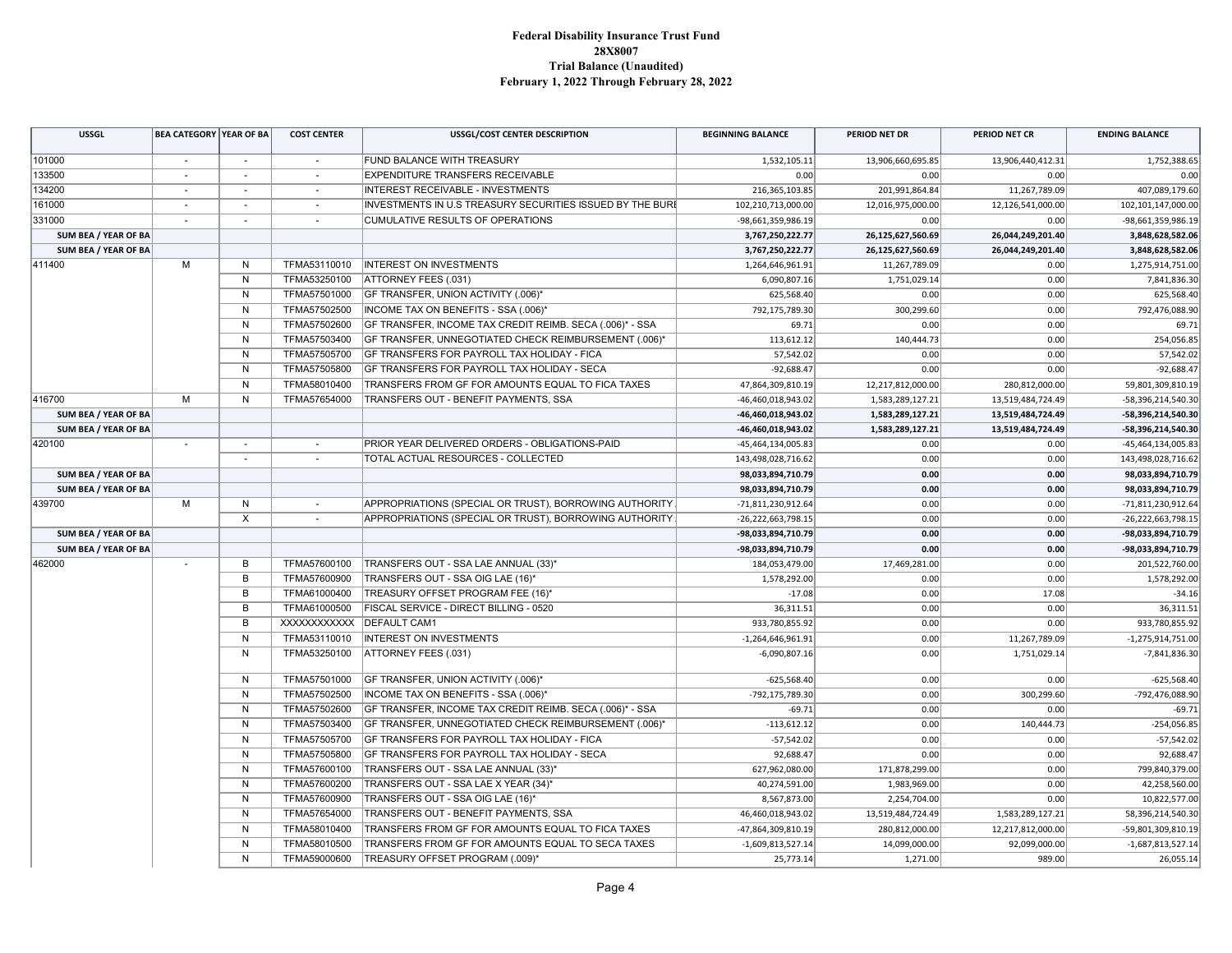#### **Federal Disability Insurance Trust Fund 28X8007 Trial Balance (Unaudited) February 1, 2022 Through February 28, 2022**

|                      |                          | N                        | TFMA61000100             | TREASURY ADMIN EXPENSE - GENERAL FUND (16)*              | 33,829,449.64       | 7,262,206.33      | 0.00              | 41,091,655.97        |
|----------------------|--------------------------|--------------------------|--------------------------|----------------------------------------------------------|---------------------|-------------------|-------------------|----------------------|
|                      |                          | N                        | TFMA61000200             | <b>FISCAL SERVICE - REIMBURSABLE BILLING</b>             | 83,470.64           | 20,867.67         | 0.00              | 104,338.31           |
|                      |                          | N                        | TFMA61000500             | FISCAL SERVICE - DIRECT BILLING - 0520                   | 2,960,359.29        | 740,089.82        | 0.00              | 3,700,449.11         |
|                      |                          | N                        | XXXXXXXXXXX DEFAULT CAM1 |                                                          | -933,780,855.92     | 0.00              | 0.00              | $-933,780,855.92$    |
| SUM BEA / YEAR OF BA |                          |                          |                          |                                                          | -4,178,350,394.32   | 14,016,006,412.31 | 13,906,660,695.85 | -4,069,004,677.86    |
| SUM BEA / YEAR OF BA |                          |                          |                          |                                                          | -4,178,350,394.32   | 14,016,006,412.31 | 13,906,660,695.85 | -4,069,004,677.86    |
| 490200               | D                        | В                        | TFMA57600100             | TRANSFERS OUT - SSA LAE ANNUAL (33)*                     | $-184,053,479.00$   | 0.00              | 17,469,281.00     | $-201,522,760.00$    |
|                      |                          | B                        | TFMA57600900             | TRANSFERS OUT - SSA OIG LAE (16)*                        | $-1,578,292.00$     | 0.00              | 0.00              | $-1,578,292.00$      |
| SUM BEA / YEAR OF BA |                          |                          |                          |                                                          | $-185,631,771.00$   | 0.00              | 17,469,281.00     | $-203,101,052.00$    |
| 490200               | D                        | N                        | TFMA57600100             | TRANSFERS OUT - SSA LAE ANNUAL (33)*                     | $-627,962,080.00$   | 0.00              | 171,878,299.00    | $-799,840,379.00$    |
|                      |                          | N                        | TFMA57600200             | TRANSFERS OUT - SSA LAE X YEAR (34)*                     | $-40,274,591.00$    | 0.00              | 1,983,969.00      | $-42,258,560.00$     |
|                      |                          | $\mathsf{N}$             | TFMA57600900             | TRANSFERS OUT - SSA OIG LAE (16)*                        | $-8,567,873.00$     | 0.00              | 2,254,704.00      | $-10,822,577.00$     |
| SUM BEA / YEAR OF BA |                          |                          |                          |                                                          | -676,804,544.00     | 0.00              | 176,116,972.00    | $-852,921,516.00$    |
| 490200               | M                        | B                        | TFMA61000400             | TREASURY OFFSET PROGRAM FEE (16)*                        | 0.00                | 17.08             | 17.08             | 0.00                 |
|                      |                          | B                        | TFMA61000500             | FISCAL SERVICE - DIRECT BILLING - 0520                   | $-36,311.51$        | 0.00              | 0.00              | $-36,311.51$         |
| SUM BEA / YEAR OF BA |                          |                          |                          |                                                          | $-36,311.51$        | 17.08             | 17.08             | $-36,311.51$         |
| 490200               | м                        | N                        | TFMA61000100             | TREASURY ADMIN EXPENSE - GENERAL FUND (16)*              | -33,829,449.64      | 0.00              | 7,262,206.33      | $-41,091,655.97$     |
|                      |                          | $\mathsf{N}$             | TFMA61000200             | <b>FISCAL SERVICE - REIMBURSABLE BILLING</b>             | $-83,470.64$        | 0.00              | 20,867.67         | $-104,338.31$        |
|                      |                          | N                        | TFMA61000500             | FISCAL SERVICE - DIRECT BILLING - 0520                   | $-2,960,359.29$     | 0.00              | 740,089.82        | $-3,700,449.11$      |
| SUM BEA / YEAR OF BA |                          |                          |                          |                                                          | -36,873,279.57      | 0.00              | 8,023,163.82      | -44,896,443.39       |
| SUM BEA / YEAR OF BA |                          |                          |                          |                                                          | -899,345,906.08     | 17.08             | 201,609,433.90    | $-1,100,955,322.90$  |
| 497200               | M                        | B                        | TFMA61000400             | TREASURY OFFSET PROGRAM FEE (16)*                        | 17.08               | 17.08             | 0.00              | 34.16                |
| SUM BEA / YEAR OF BA |                          |                          |                          |                                                          | 17.08               | 17.08             | 0.00              | 34.16                |
| SUM BEA / YEAR OF BA |                          |                          |                          |                                                          | 17.08               | 17.08             | 0.00              | 34.16                |
| 531100               | $\blacksquare$           | $\overline{\phantom{a}}$ | TFMA53110010             | <b>INTEREST ON INVESTMENTS</b>                           | -853,546,790.36     | 0.00              | 201,991,864.84    | $-1,055,538,655.20$  |
| SUM BEA / YEAR OF BA |                          |                          |                          |                                                          | -853,546,790.36     | 0.00              | 201,991,864.84    | $-1,055,538,655.20$  |
| SUM BEA / YEAR OF BA |                          |                          |                          |                                                          | -853,546,790.36     | 0.00              | 201,991,864.84    | $-1,055,538,655.20$  |
| 532500               | $\sim$                   | ÷.                       | TFMA53250100             | ATTORNEY FEES (.031)                                     | $-6,090,807.16$     | 0.00              | 1,751,029.14      | $-7,841,836.30$      |
| SUM BEA / YEAR OF BA |                          |                          |                          |                                                          | $-6,090,807.16$     | 0.00              | 1,751,029.14      | $-7,841,836.30$      |
| SUM BEA / YEAR OF BA |                          |                          |                          |                                                          | $-6,090,807.16$     | 0.00              | 1,751,029.14      | $-7,841,836.30$      |
| 575000               | $\overline{\phantom{a}}$ | $\sim$                   | TFMA57501000             | GF TRANSFER, UNION ACTIVITY (.006)*                      | $-625,568.40$       | 0.00              | 0.00              | $-625,568.40$        |
|                      |                          | $\sim$                   | TFMA57502500             | INCOME TAX ON BENEFITS - SSA (.006)*                     | -792,175,789.30     | 0.00              | 300,299.60        | $-792,476,088.90$    |
|                      |                          | $\sim$                   | TFMA57502600             | GF TRANSFER, INCOME TAX CREDIT REIMB. SECA (.006)* - SSA | $-69.71$            | 0.00              | 0.00              | $-69.71$             |
|                      |                          | $\overline{\phantom{a}}$ | TFMA57503400             | GF TRANSFER, UNNEGOTIATED CHECK REIMBURSEMENT (.006)*    | $-113,612.12$       | 0.00              | 140,444.73        | $-254,056.85$        |
|                      |                          | $\overline{\phantom{a}}$ | TFMA57505700             | GF TRANSFERS FOR PAYROLL TAX HOLIDAY - FICA              | $-57,542.02$        | 0.00              | 0.00              | $-57,542.02$         |
|                      |                          | $\blacksquare$           | TFMA57505800             | GF TRANSFERS FOR PAYROLL TAX HOLIDAY - SECA              | 92,688.47           | 0.00              | 0.00              | 92,688.47            |
| SUM BEA / YEAR OF BA |                          |                          |                          |                                                          | -792,879,893.08     | 0.00              | 440,744.33        | -793,320,637.41      |
| SUM BEA / YEAR OF BA |                          |                          |                          |                                                          | -792,879,893.08     | 0.00              | 440,744.33        | $-793,320,637.41$    |
| 576000               |                          | $\sim$                   | TFMA57600100             | TRANSFERS OUT - SSA LAE ANNUAL (33)*                     | 812,015,559.00      | 189,347,580.00    | 0.00              | 1,001,363,139.00     |
|                      |                          | $\sim$                   | TFMA57600200             | TRANSFERS OUT - SSA LAE X YEAR (34)*                     | 40,274,591.00       | 1,983,969.00      | 0.00              | 42,258,560.00        |
|                      |                          | $\overline{\phantom{a}}$ | TFMA57600900             | TRANSFERS OUT - SSA OIG LAE (16)*                        | 10,146,165.00       | 2,254,704.00      | 0.00              | 12,400,869.00        |
| SUM BEA / YEAR OF BA |                          |                          |                          |                                                          | 862,436,315.00      | 193,586,253.00    | 0.00              | 1,056,022,568.00     |
| SUM BEA / YEAR OF BA |                          |                          |                          |                                                          | 862,436,315.00      | 193,586,253.00    | 0.00              | 1,056,022,568.00     |
| 576500               | $\blacksquare$           | $\overline{\phantom{a}}$ | TFMA57654000             | TRANSFERS OUT - BENEFIT PAYMENTS, SSA                    | 46,460,018,943.02   | 13,519,484,724.49 | 1,583,289,127.21  | 58,396,214,540.30    |
| SUM BEA / YEAR OF BA |                          |                          |                          |                                                          | 46,460,018,943.02   | 13,519,484,724.49 | 1,583,289,127.21  | 58,396,214,540.30    |
| SUM BEA / YEAR OF BA |                          |                          |                          |                                                          | 46,460,018,943.02   | 13,519,484,724.49 | 1,583,289,127.21  | 58,396,214,540.30    |
| 580100               | M                        | $\blacksquare$           | TFMA58010400             | TRANSFERS FROM GF FOR AMOUNTS EQUAL TO FICA TAXES        | -47,864,309,810.19  | 280,812,000.00    | 12,217,812,000.00 | $-59,801,309,810.19$ |
|                      |                          | $\blacksquare$           | TFMA58010500             | TRANSFERS FROM GF FOR AMOUNTS EQUAL TO SECA TAXES        | $-1,609,813,527.14$ | 14,099,000.00     | 92,099,000.00     | $-1,687,813,527.14$  |
| SUM BEA / YEAR OF BA |                          |                          |                          |                                                          | -49,474,123,337.33  | 294,911,000.00    | 12,309,911,000.00 | $-61,489,123,337.33$ |
| SUM BEA / YEAR OF BA |                          |                          |                          |                                                          | -49,474,123,337.33  | 294,911,000.00    | 12,309,911,000.00 | $-61,489,123,337.33$ |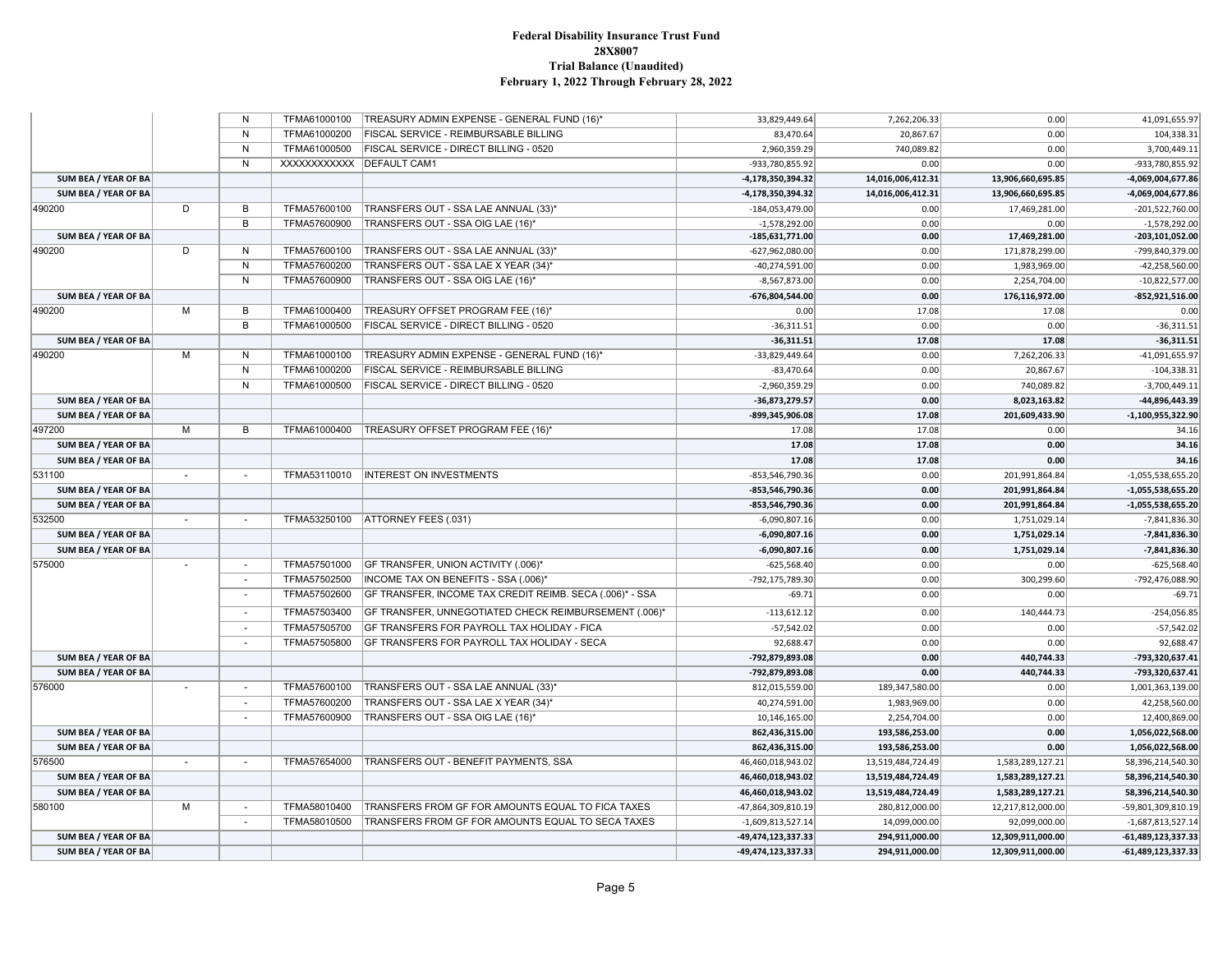#### **Federal Disability Insurance Trust Fund 28X8007 Trial Balance (Unaudited) February 1, 2022 Through February 28, 2022**

| 590000               |  | TFMA59000600 | TREASURY OFFSET PROGRAM (.009)*               | 25,773.14     | 1.271.00          | 989.00            | 26,055.14     |
|----------------------|--|--------------|-----------------------------------------------|---------------|-------------------|-------------------|---------------|
| SUM BEA / YEAR OF BA |  |              |                                               | 25,773.14     | 1.271.00          | 989.00            | 26,055.14     |
| SUM BEA / YEAR OF BA |  |              |                                               | 25.773.14     | 1,271.00          | 989.00            | 26,055.14     |
| 610000               |  | TFMA61000100 | TREASURY ADMIN EXPENSE - GENERAL FUND (16)*   | 33,829,449.64 | 7,262,206.33      | 0.00              | 41,091,655.97 |
|                      |  | TFMA61000200 | <b>FISCAL SERVICE - REIMBURSABLE BILLING</b>  | 83,470.64     | 20,867.67         | 0.00              | 104,338.31    |
|                      |  | TFMA61000400 | TREASURY OFFSET PROGRAM FEE (16)*             | $-17.08$      | 0.00              | 17.08             | $-34.16$      |
|                      |  | TFMA61000500 | <b>FISCAL SERVICE - DIRECT BILLING - 0520</b> | 2,996,670.80  | 740,089.82        | 0.00              | 3,736,760.62  |
| SUM BEA / YEAR OF BA |  |              |                                               | 36,909,574.00 | 8,023,163.82      | 17.08             | 44,932,720.74 |
| SUM BEA / YEAR OF BA |  |              |                                               | 36,909,574.00 | 8,023,163.82      | 17.08             | 44,932,720.74 |
| <b>Grand Total</b>   |  |              |                                               | 0.00          | 68,064,301,098.24 | 68,064,301,098.24 | 0.00          |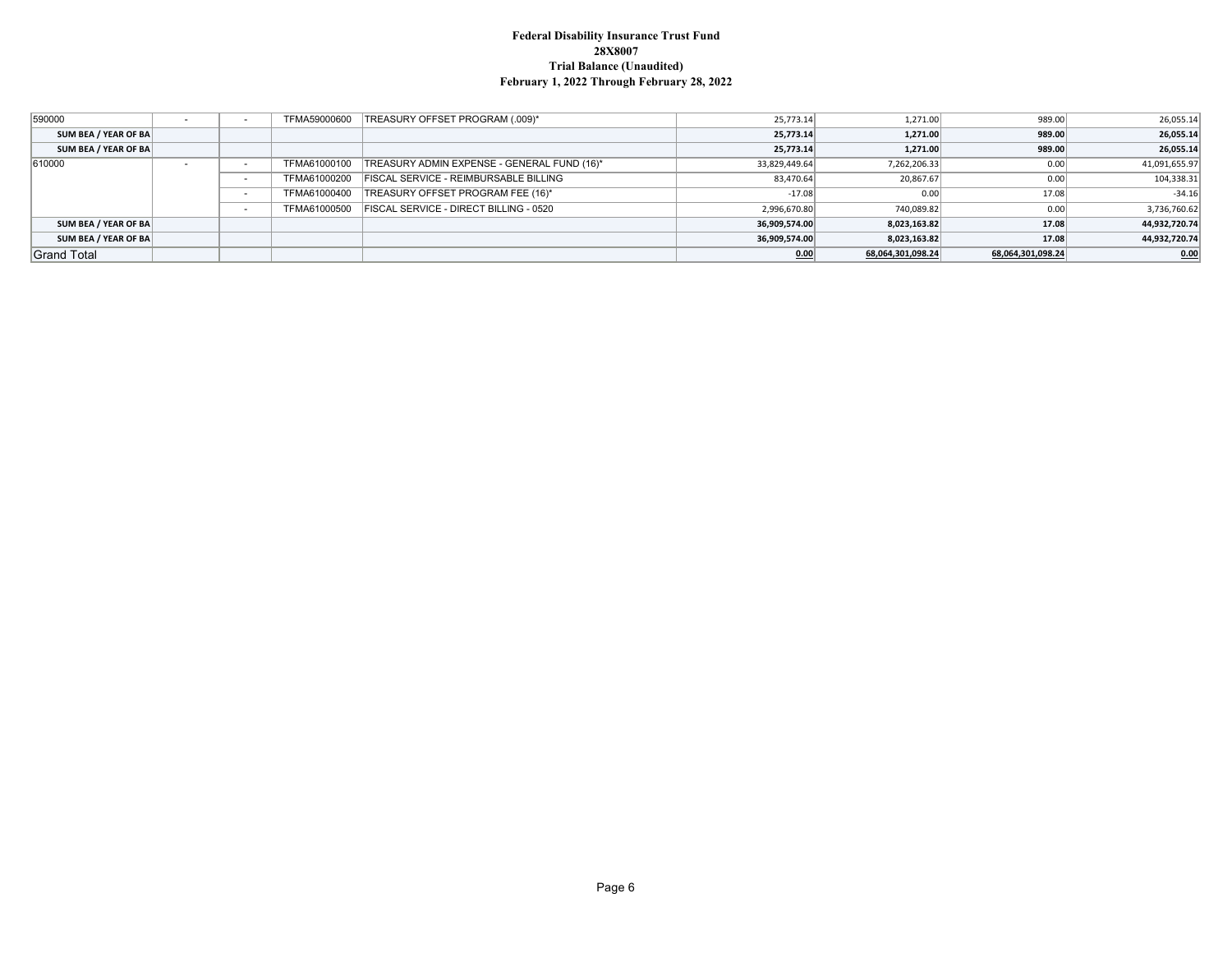### **Federal Disability Insurance Trust Fund 28X8007 Balance Sheet (Unaudited) February 28, 2022**

| <b>ACCOUNT TYPE</b>           | <b>ACCOUNT DESCRIPTION</b>                                                         | <b>ENDING BALANCE</b> |
|-------------------------------|------------------------------------------------------------------------------------|-----------------------|
| <b>ASSETS</b>                 | <b>FUND BALANCE WITH TREASURY</b>                                                  | 1,752,388.65          |
|                               | INTEREST RECEIVABLE - INVESTMENTS                                                  | 407,089,179.60        |
|                               | IINVESTMENTS IN U.S TREASURY SECURITIES ISSUED BY THE BUREAU OF THE FISCAL SERVICE | 102,101,147,000.00    |
| <b>TOTAL</b>                  |                                                                                    | 102,509,988,568.25    |
| <b>LIABILITY &amp; EQUITY</b> | ICUMULATIVE RESULTS OF OPERATIONS                                                  | -98,661,359,986.19    |
|                               | <b>NET INCOME</b>                                                                  | -3,848,628,582.06     |
| <b>TOTAL</b>                  |                                                                                    | -102,509,988,568.25   |